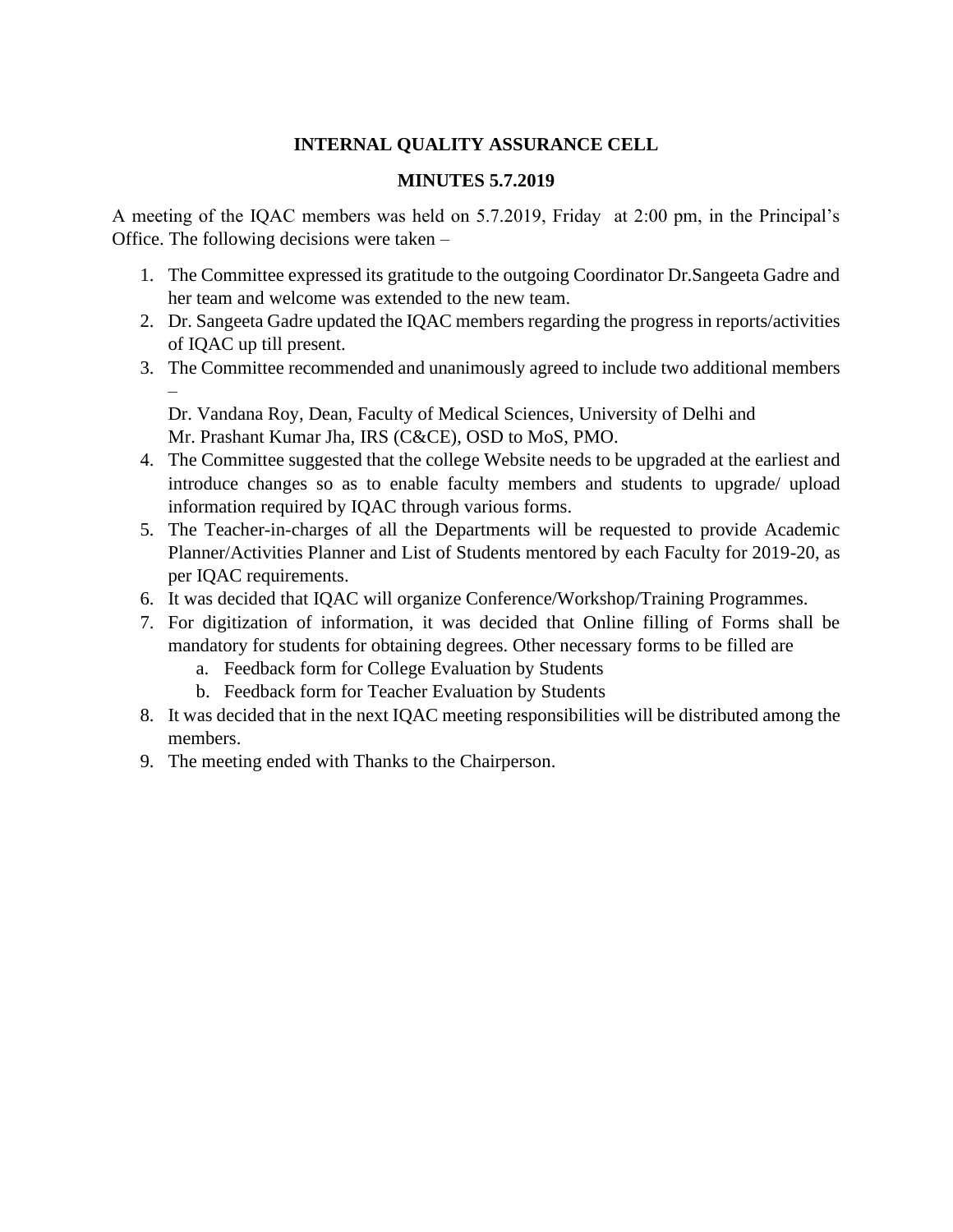## **INTERNAL QUALITY ASSURANCE CELL MINUTES 26.7.2019**

A meeting of the IQAC members was held on 26.7.19 at 10:30 am in the Geography Lab. The following decisions were taken –

- 1. It was decided to hold a meeting of the IQAC with External members on 29.7.2019 at 12:00 noon.
- 2. Tentative Schedule for organizing Training programmes was discussed. Two training Programmes in collaboration with DoPT ( atleast one on each Semester). One training programme on YOGA.
- 3. It was decided to request Teachers-in-charge of each Department to send Student-Mentor list latest by  $20<sup>th</sup>$  August, 2019.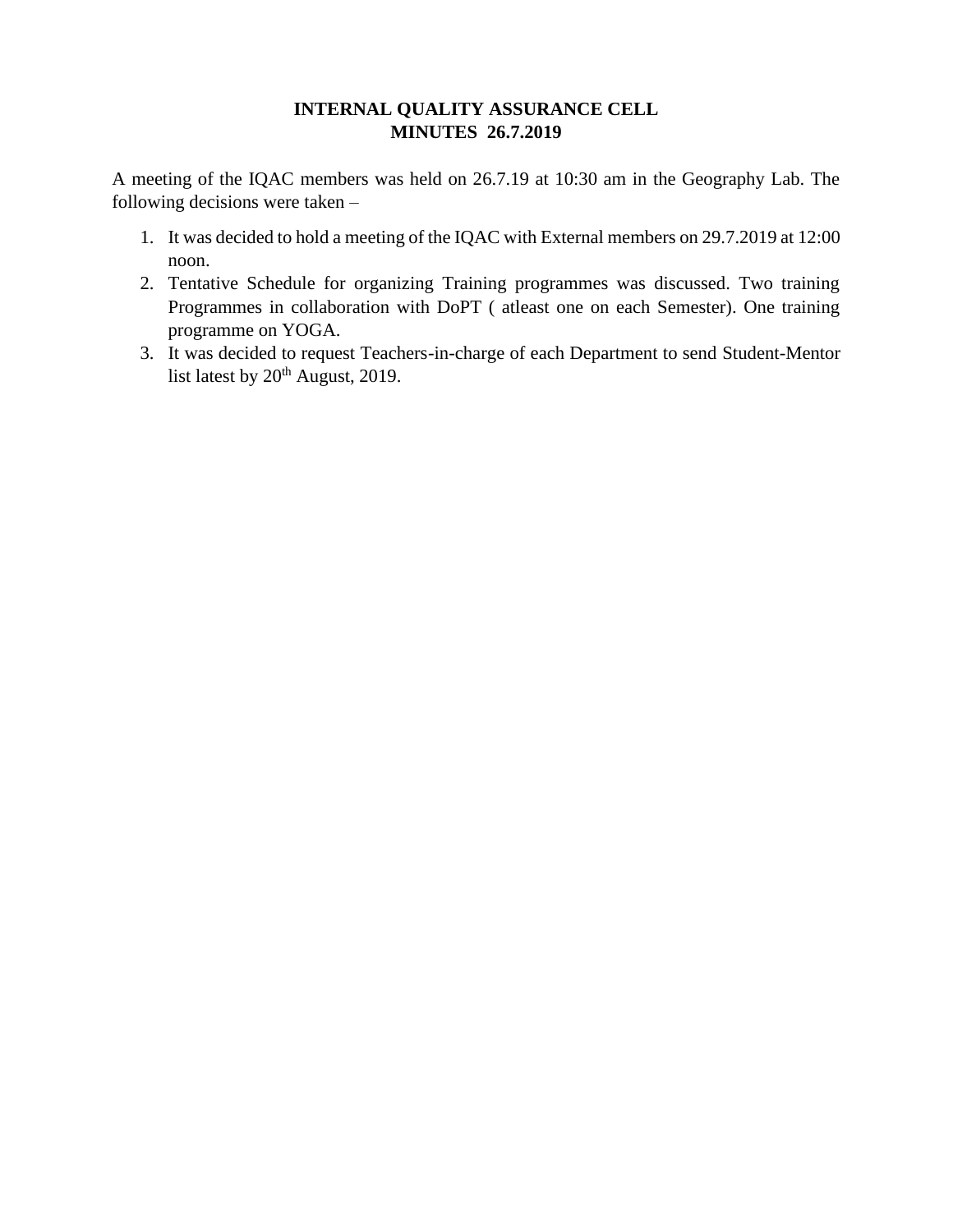### **INTERNAL QUALITY ASSURANCE CELL MINUTES 29.7.2019**

A meeting of the IQAC members was held on  $29<sup>th</sup>$  July, 2019 at 12:00 noon in the Principal's Office. The following decisions were taken:

- 1. The Committee extended a warm welcome to the two External members Dr.Vandana Roy and Shri. Prashant Kumar Jha for accepting to be part of IQAC, despite their busy schedules.
- 2. It was decided to organize One Day Training Programme on Service-related Matters on Saturday 14th September, 2019 from 10:00 AM onwards, in the Academic Auditorium. The Teachers-in-charge of each Department of the college will be requested to send names of at least two faculty members to participate in the Training. Shri. Jha accepted to make necessary arrangements for the Programme, including the Resource persons.
- 3. Another Training Programme will be held in the Even Semester related to Service matters not included in the September Programme.
- 4. It was decided to request Teachers-in-charge of each Department to send Mentor-Mentee list to IQAC latest by  $20<sup>th</sup>$  August, 2019.
- 5. The schedule for AQAR was discussed and the Committee decided to start the preparation of AQAR to be submitted for the Year 2018-19. Tentatively by  $31<sup>st</sup>$  October, the AQAR should be ready for submission. The following reports need to be prepared
	- Academic Report August 1, 2018 to July 31, 2019
	- Financial Report April 1, 2018 to March 31, 2019
	- Publications of Faculty January, 1, 2018 to December, 31 2018
- 6. It was also decided to apply for Seminar Fund from NAAC. At present, NAAC provides financial assistance of Rs.100,000 for 2-day Seminar and Rs. 75,000 for organizing 1-day seminar. The Seminar will be organized in February-March, 2020 and the topic for the same will be decided at the earliest.
- 7. The meeting ended with Thanks to the Chairperson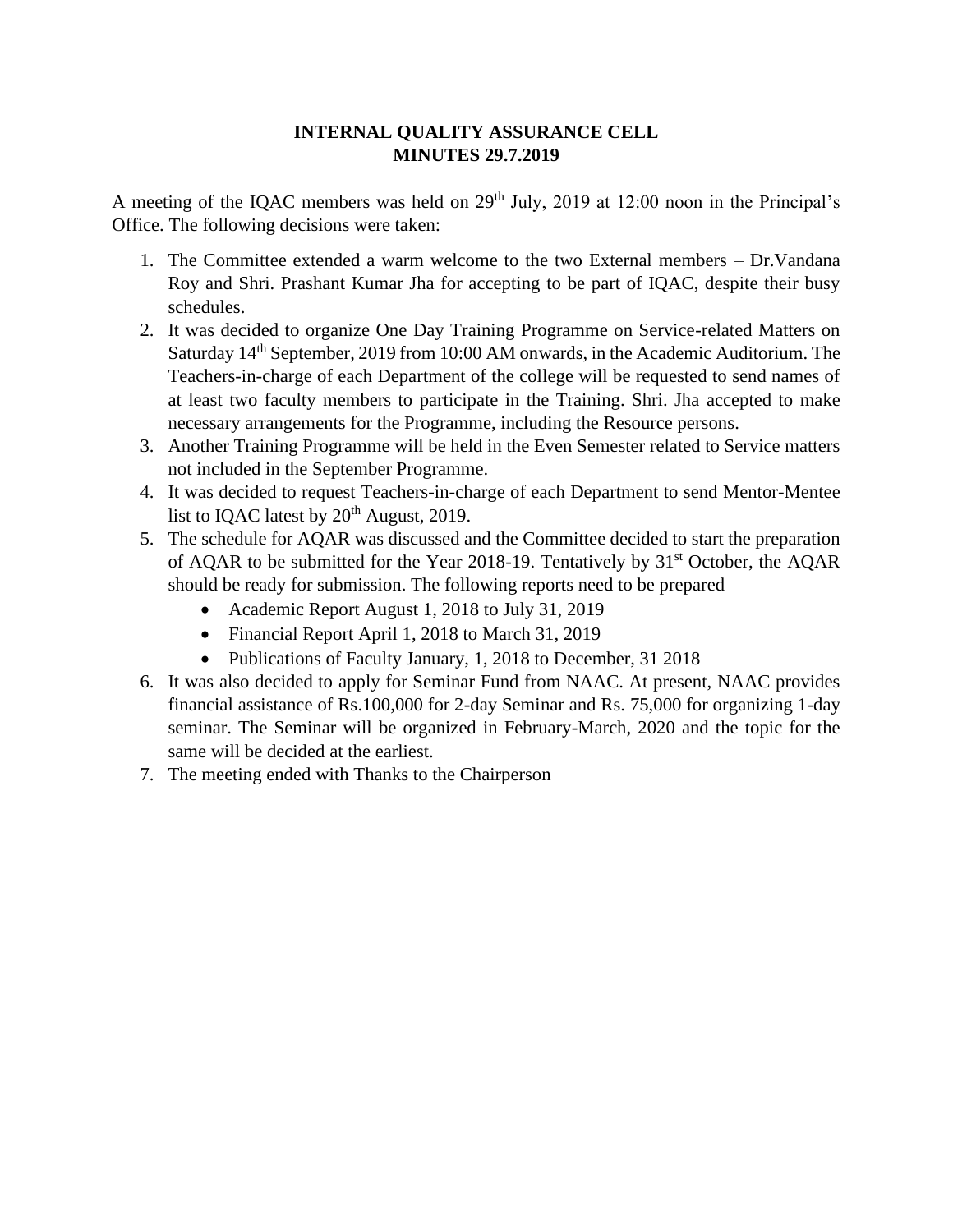# **INTERNAL QUALITY ASSURANCE CELL MINUTES 23.10.2019**

A meeting of the IQAC members was held on 23<sup>rd</sup> October, 2019 at 10:40 am in the Principal's Office. The following decisions were taken:

# AGENDA 1

In the  $2<sup>nd</sup>$  to  $3<sup>rd</sup>$  week of January, College will conduct the Internal Academic Audit. The Committee also decided to conduct Administrative Audit, the modalities of which will be worked out.

## AGENDA 2

The following IQAC activities have been successfully conducted till date:

- Workshop on 'Legal Awareness on Anti-Ragging and Sexual Harassment at work place' – Conducted in collaboration with the Central District Legal Services Authority, Tees Hazari, on August 1, 2019
- Out Reach Programme regarding Income Tax and related queries for Teaching and Non-Teaching faculty members on August, 6. 2019, conducted by Mr. Kumar Pranav (Jt. Commissioner IT, range 69) and Mr. Vikas Jakhar (Asst.Commissioner of IT,Circle 69-1)
- One Day Training Programme on "Service-Related Matters" on September 14, 2019, including lectures by resource persons from ISTM, New Delhi
- Ongoing Certificate Course on "Legal Issues in Civil Society". Inaugurated on September 24, 2019 and Valedictory on November 11, 2019.

## AGENDA 3

Dr. Meenakshi Gopinath, Retired Principal, Lady Shri Ram College for Women, will be requested to be the Accreditation Ambassador for the UGC Programme PARAMARSH

# AGENDA 4

Seminar Proposal with Financial Assistance from NAAC to include Topics such as Academic Audit, Learning Outcomes, ICT, Inclusivity/Alumni, Institutional Values and Best Practices, Governance, Leadership and Management.

### AGENDA 5

Any other matter

- It was further decided that IQAC and DBT will organize a National Seminar on the topic Plagiarism and IPR on January, 6, 2020. The mentee institutions under PARAMARSH will also be invited for the Seminar.
- Certificates for participation will be given to those who attended the Training Programme on Service-Related Matters on September, 14, 2019.

The meeting ended with Thanks to the Chairperson.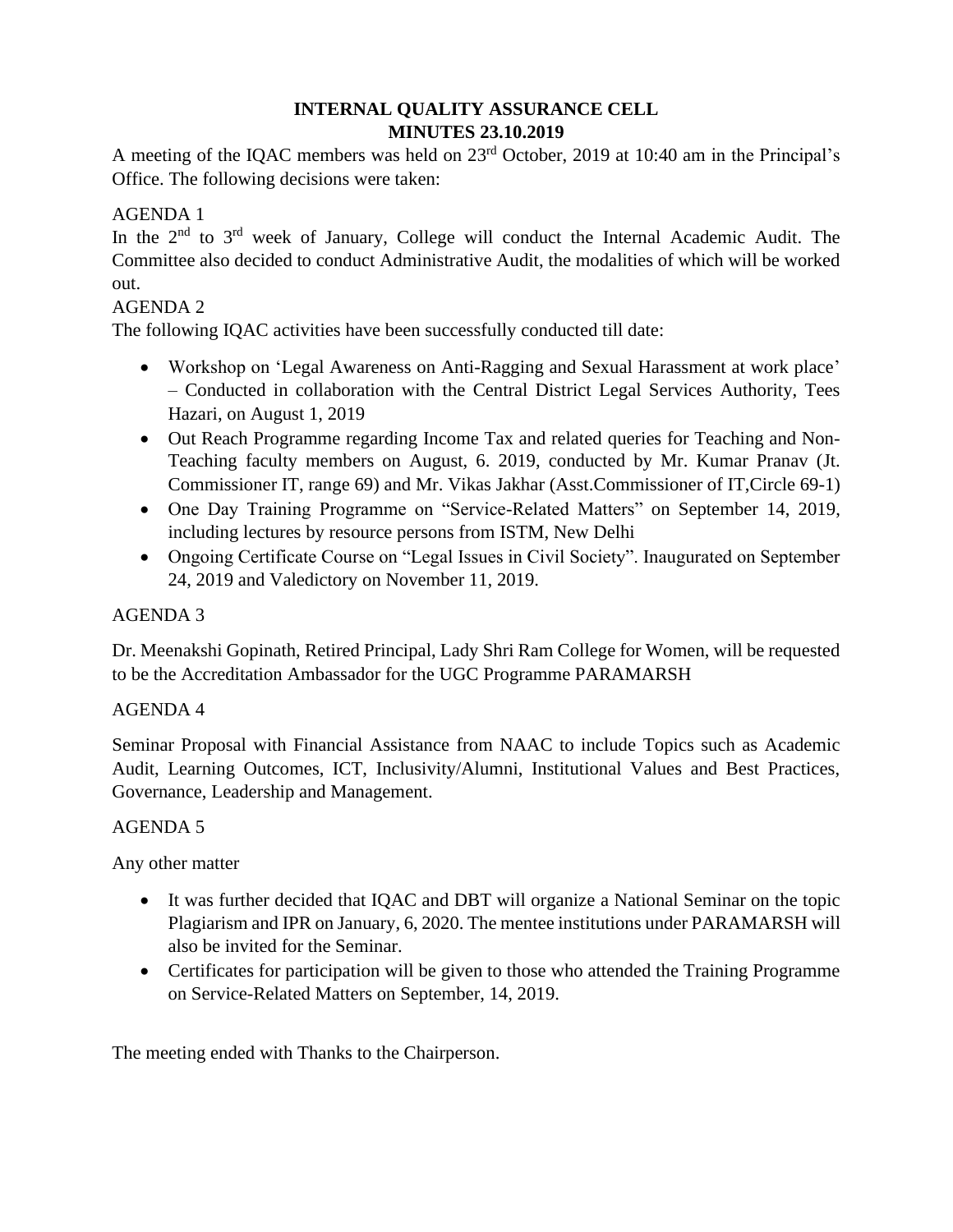## **INTERNAL QUALITY ASSURANCE CELL MINUTES 18.11.2019**

A meeting of the IQAC members was held on November 18, 2019 in the Principals' Office at 2:30 pm.

Agenda

- 1. Progress of data compilation for the AQAR to be submitted by the College for 2018-19.
- 2. Any Other Matter

### Agenda 1

Data for filling up AQAR is being collected satisfactorily. The various societies will need to send proof of activities through photographs and certificates wherever possible. It was decided to hold a separate meeting with the Alumni Committee on 26.11.2019.

Agenda 2

Any Other Matter – PARAMARSH

It was decided to invite two more institutions to be part of PARAMARSH.

MoU to be signed with the two new institutions as per the format.

Room No.1 and Room No.214 will be renovated through the Contingency grant, with due process.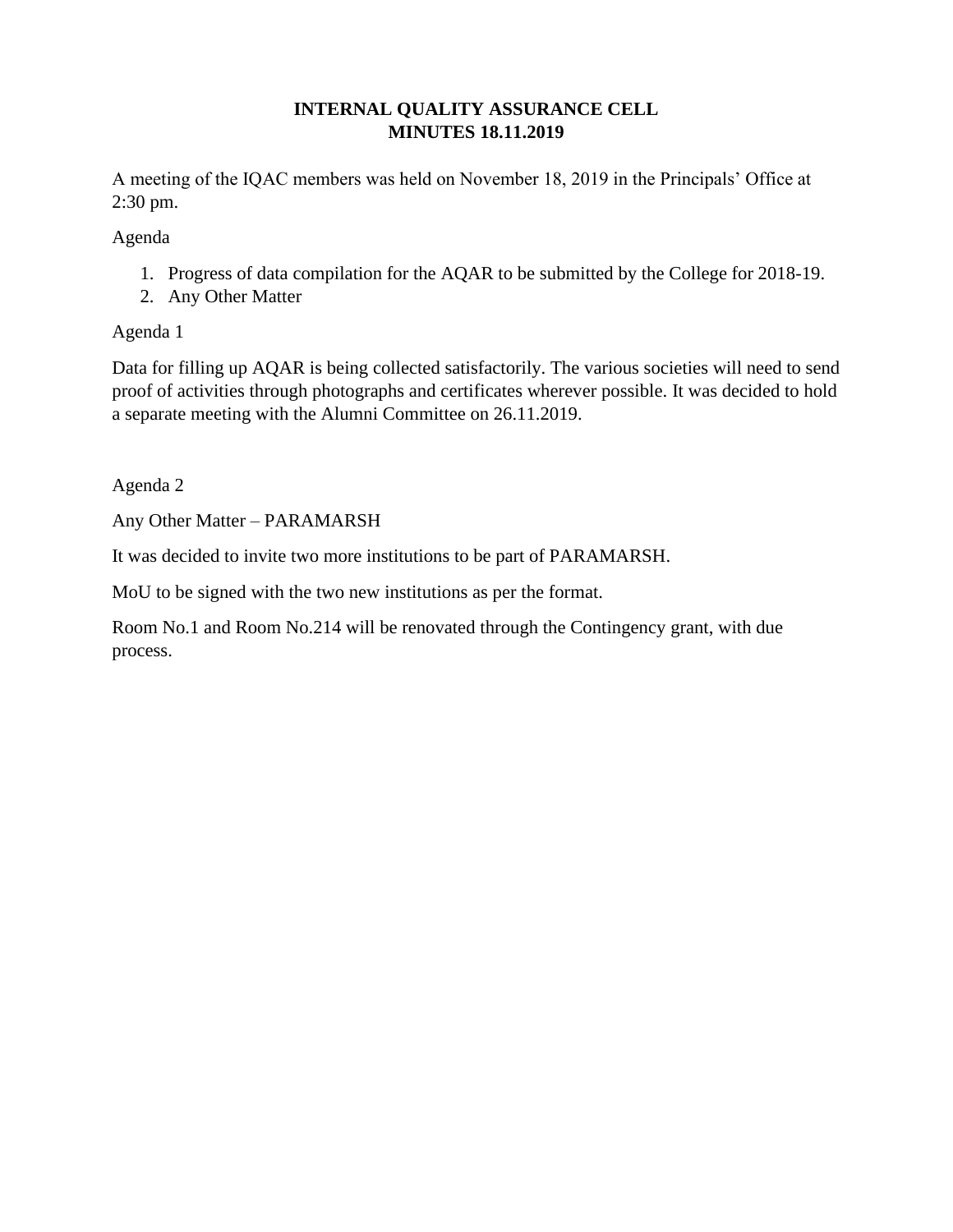### **INTERNAL QUALITY ASSURANCE CELL**

#### **MINUTES 3.1.2020**

A meeting of members of IQAC was held on 3.1.2020 at 2:30 pm in the Principals Office. The following members were present:

- 1. Prof. Vibha Singh Chauhan
- 2. Dr. Anshu
- 3. Dr. Sangeeta Gadre
- 4. Dr. Reena Saxena
- 5. Dr. Pushpender
- 6. Dr. Raj Kumar
- 7. Dr. Vineeta
- 8. Mrs. K.R.Pushkala
- 9. Mr. Deepak Goel

The following decisions were taken:

### **1. Project Staff for PARAMARSH**

1 No. @Rs.10000 per month

3 Nos. Mr Ram Saran @ Rs.2000 per month; Mr. Rajeev @ Rs.1500 per month;

Mr. Gokul Joshi @ Rs.1500 per month

### **2. Meeting with Mentee Institutions**

Meeting with Representatives of mentee Institutions will be held at 2:00 pm on January 7, 2020 to discuss the proposed Calendar of Activities.

- It is proposed to hold 4 One Day workshops one workshop per quarter in Kirori Mal College (January, April, August and November)
- Workshop on NEED ANALYSIS in all 7 Mentee Institutions from February to March, 2020
- A follow up meeting for 2 days will be held after March regarding performance of Mentee Institutions as per NAAC requirements.
- Visit to Mentee Institutions in August, 2020 to discuss Progress Report
- Apply for NAAC in month of November, 2020
- Report Submission to UGC in December, 2020

### **3. National Seminar on 'Protecting and Assessing the Innovative Ecosystem'**

The Seminar on 6-7 January, 2020 is being jointly organized by the DBT Star College Scheme and IQAC. On the first day the facilitation will be the responsibility of DBT and for second day, PARAMARSH scheme to include honorarium on second day to the Speakers and Refreshments to the participants (Approximately 100 persons@Rs.120/-).

TA to Mentee institutions will be paid as per the Government rules. Accommodation shall be provided to two representatives of the outstation Institution in the Guest House/Hotel for period of the National Seminar.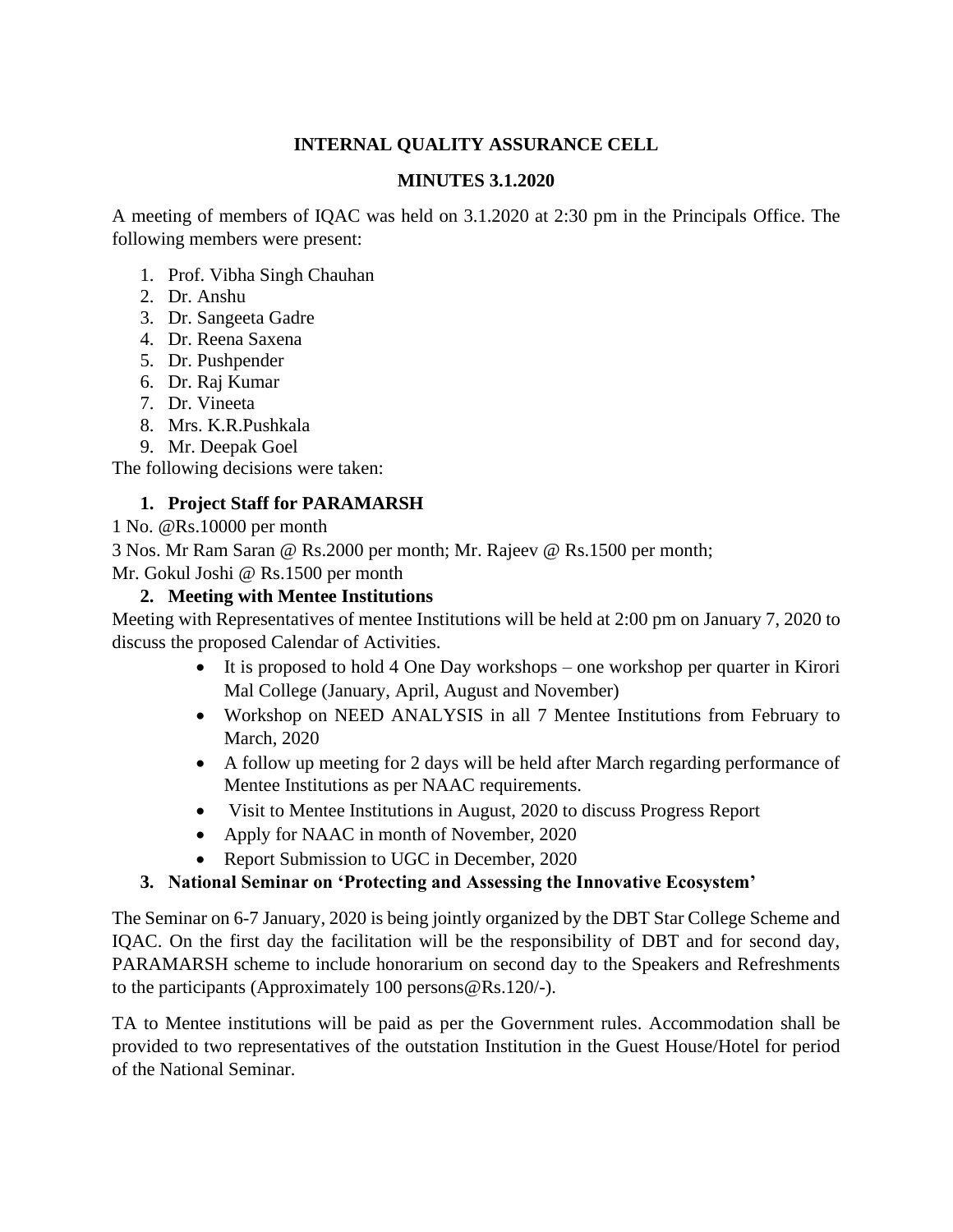### **4. Activities of IQAC**

As per the communication received from CDLSA, IQAC will organize lecture on 'Fundamental duties and Fundamental Rights' by Secretary, CDLSA, Tis Hazari in January-February, 2020

Legal Awareness programme on Sexual Harassment of Women at workplace for Non-teaching **Staff** 

Self Defence Training programme for students.

A lecture by Dr. Pan "Orientation programme for students on Opportunities for Higher Education" in Oxford University on 21 January, 2020.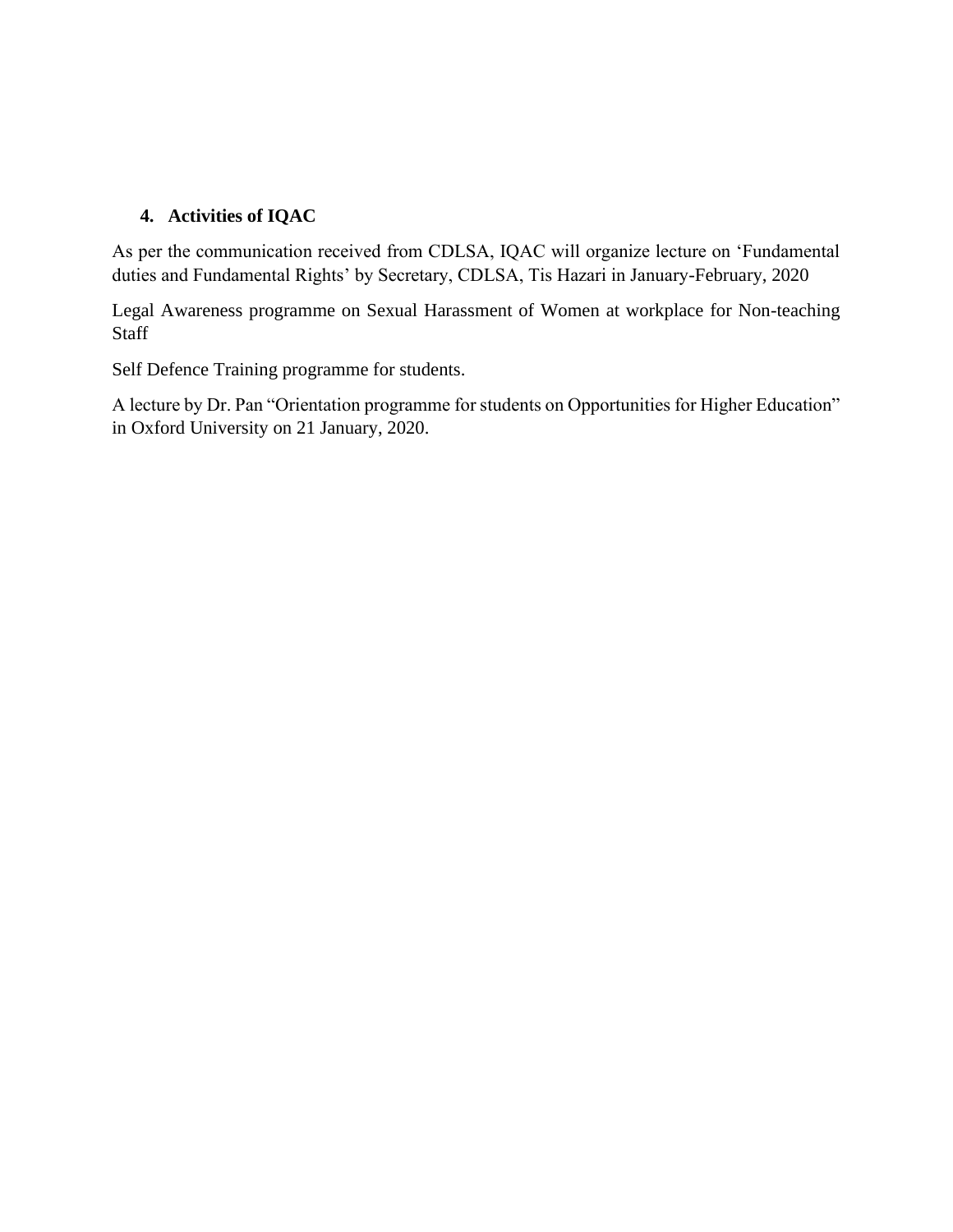### **INTERNAL QUALITY ASSURANCE CELL MINUTES 20.1.2020**

A meeting of the members of IQAC was held on 20.1.2020 at 11:00 am in the Principals Office.

The following Members were present:

Prof. Vibha Singh Chauhan Dr. Anshu Dr. Sangeeta Gadre Dr. Reena Saxena Dr. Pushpender Dr. Vineeta Dr. Raj Kumar Shri Deepak Goel Mrs. K.R. Pushkala

The members expressed their satisfaction over the successful conduct of National Seminar on "Protecting and Assessing the Innovative Ecosystem" on 6-7 January, 2020 in collaboration with DBT Star College Scheme. The Seminar saw an active participation of Faculty members and students. It was decided to give letters of participation to them. The Mentee Institutions under PARAMARSH also actively participated in the Seminar.

On 13January, 2020 ICC-IQAC organized Legal Awareness programme on "Sexual Harassment of Women at Workplace"for the Non-Teaching Staff of the College. The Session was conducted by Ms. Neeti Suri Mishra (Ld. Secretary, Central District Legal Services Authority, Tis Hazari).

Memorandum of Understanding has been signed with 3 more Institutions under PARAMARSH. These are: Siliguri Institute of Technology, Siliguri; Ginni Devi Modi Girls PG College, Ghaziabad and SRS Institute, Meerut.

Under NEED ANALYSIS of the Mentee Institutions a visit to Aditi Mahavidyalya on 21 January, 2020 and to NDIM on 3 February, 2020 has been finalized. A team of members comprising Dr.Anshu, Dr.Pushpender and Dr. Sangeeta will visit Aditi Mahavidyalya.

It was decided by the Committee Members to invite Dr. Nirmalya Samanta (Associate Professor, Department of English, Ramanujan College) to accept the responsibility of Accreditation Ambassador under PARAMARSH.

The final AQAR is ready for upload on the NAAC site. In the Governing Body Meeting of 8 January, 2020, AQAR has been discussed. It was uploaded on College website on 18 December, 2019 for clarifications and comments.